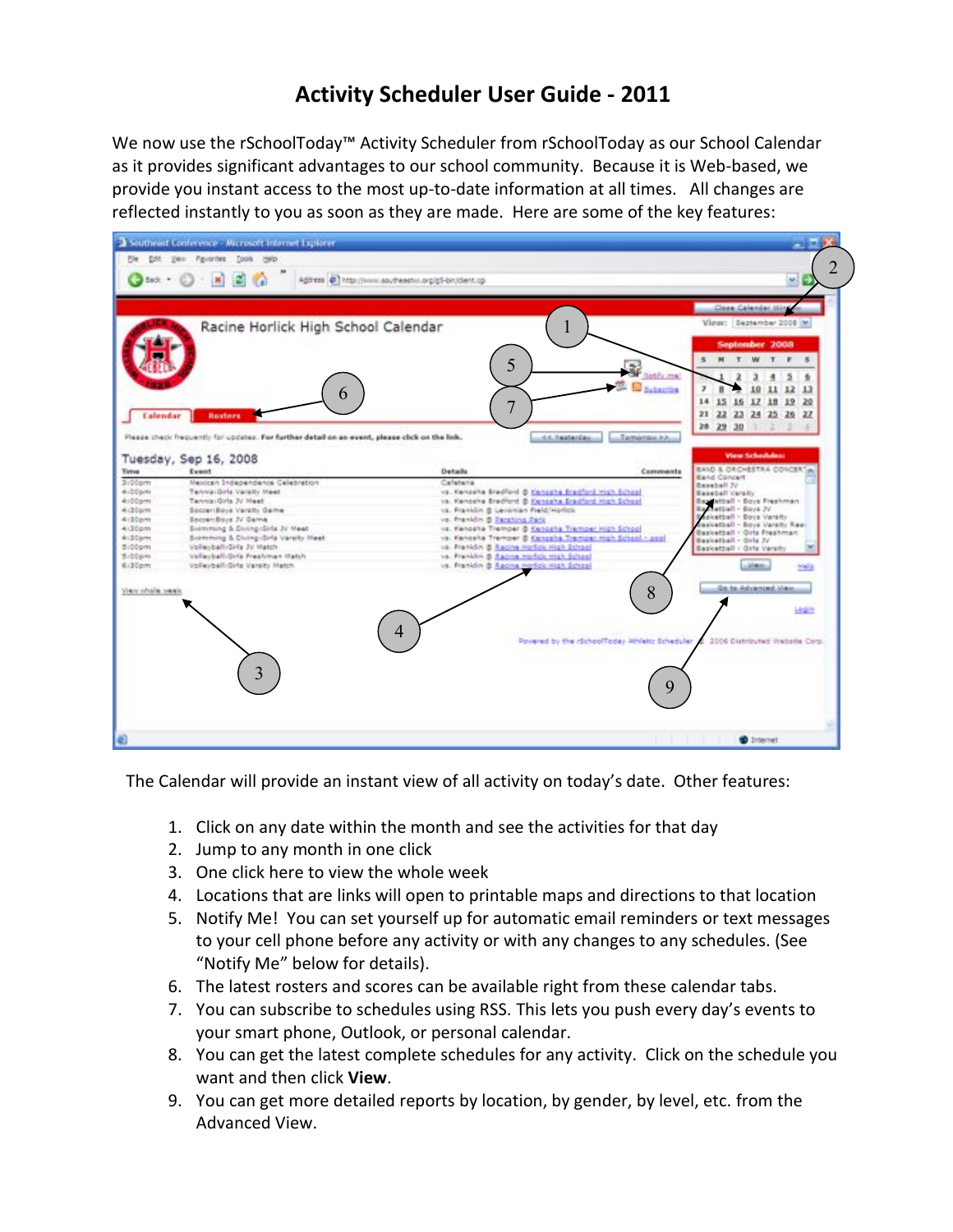Notes about **View Schedules** (item #9):

You can also hold down the 'control' key on your computer keyboard and click all the schedules you want to see, then click the **View** button. For Mac users it is the open-Apple key.

If you have a pop-up blocker on your computer, the first time you try to view a schedule, it may not open up. You will need to "allow pop-ups from this site." With most blockers, closing the window that says "loading..." generally shows you a light yellow bar across the top of the screen that notifies you of the pop-up being blocked. If there is no

#### **View Schedules: Alpine Skiing Varsity AP Testing Week Band Concert** Baseball 10A Baseball 9A **Racaball 98** Baseball JV **Baseball Varsity Basic Standard Te** Basketball - Boys 10A **Tadda** Boys 9A View. Help

immediate choice in that bar to "always allow pop-ups from this site," you can usually rightclick on that yellow bar and then choose "always allow pop-ups from this site." This is a onetime set-up. If you still can't view schedules, please consult with someone who knows how to use the specific pop-up blocker you have.

#### **When viewing Schedules:** 12 After you click on View Schedule, you have many options: 11 10 Thisp://www.lakaconference.org - Calendar Report - Microsoft Internet Explore . 适应 hassis Close [ Print] [ Email this ] [ Company] Lakeville North Change View: Date condensed to Type Time. Oppor Location Baseball Boys Varsity Schedule (as af 07-28-08) 06-12-08 State Tournament TBD Aver va. Miledi. **Miller Stedam** 06-13-08 State Finels TED-Avey va. Miledi, Hidney Stadium 04-03-09 Game: 4:150m Avey va. Apple Valley Apple Valley H.S. 04-06-09  $E_{14}$ TED<sup>1</sup> 13 04-08-09 Game 4:150m Kennedy Lakeville finith 04-09-09 **Game**  $4:15200$ Aler vs. Charles Athletic Park ( 1404-13-09  $413,5000$ **Game Began High School** Lakeville North 04-15-09 4:15PH vay vz. Burraville Senior High School Game Himagoata Pac 04-16-09 Game 4:150H **Eden Prairie** Lakeville Jorth  $04 - 30 - 09$ Game 4:150m Avey vs. Jefferson **Cred Scott Fields** 04-22-09 Game 4:15PH Easthiam Lakeville North  $04 - 23 - 09$ Game 4:150% Apple Valley Lakeville hight  $04 - 27 - 09$ in. TED  $04 - 29 - 09$ Game 4:150H Rosemou Lakeville North 04-30-09 Oame 4:15016 Anay vs. Kennedy Haddox Field 4:152% 05-54-09 **Game** Charlos Lakeville North

10) You can print schedules

11) Email schedules to a relative. This sends a link with the latest version of the schedule. You can also attach a file of the schedule but its best not to include attachments, since the link in these emails is ALWAYS the MOST up-to-date information and the recipient can then choose to print or download, or export, etc.

12) Subscribe to schedules. This will let you get real time updates of any schedule changes pushed to your iPhone, iPod Touch, Droid, iPad, Outlook, etc.

13) Download a file of schedules to various file formats.

14) You can use this dropdown to choose multiple ways to view the schedules, including the classic Month view.

# rSchoolToday<sup>"</sup>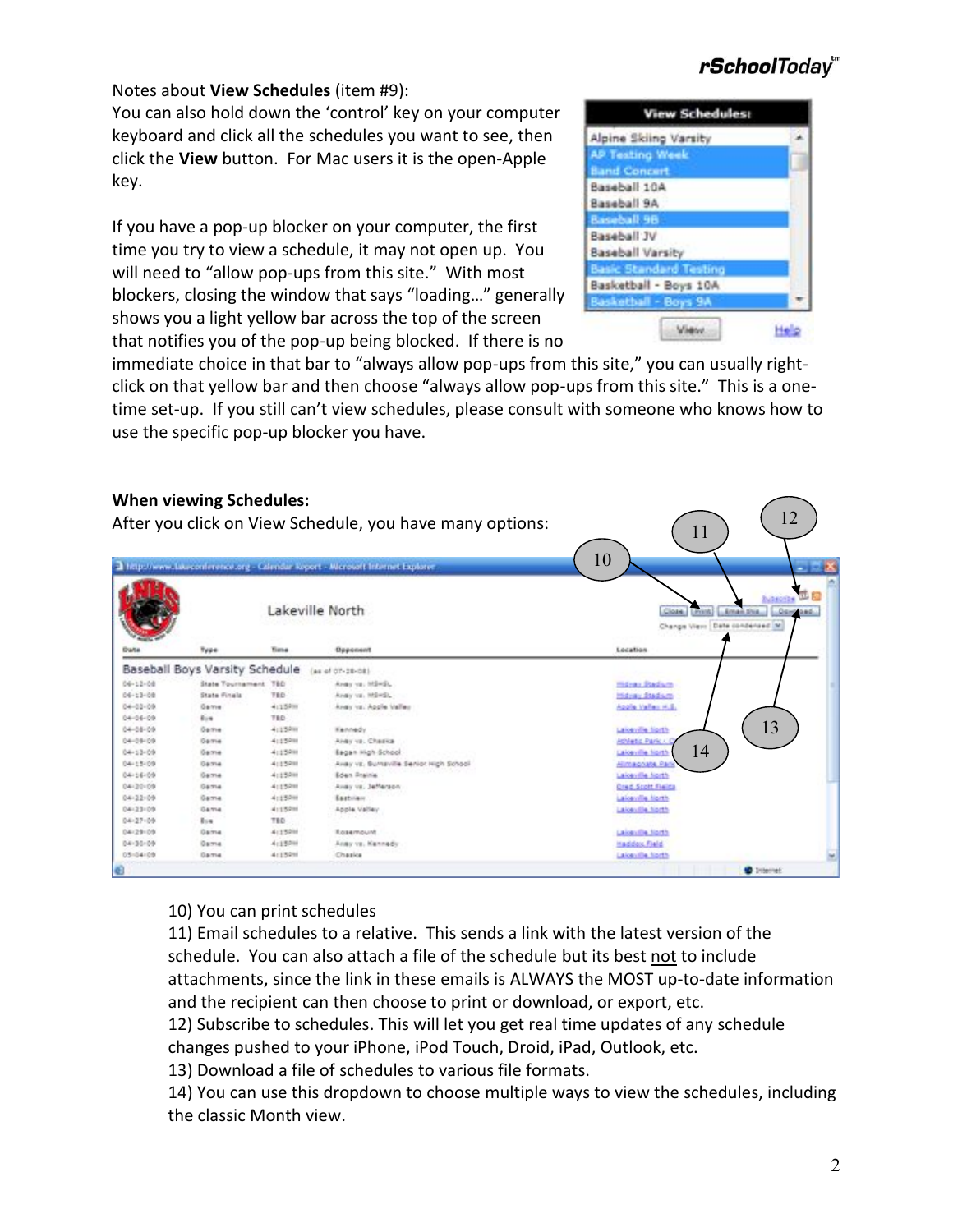## **By**<br>**Si**f <u>Notify me!</u> **''NOTIFY'ME!' Automatic notifications'and'reminders**.

One of the most helpful features of the Calendar is the "Notify Me" function. If you click "Notify Me" from the main calendar screen (see #5 above), you can get text messages to your cell phone or email notifications for both event reminders and any schedule changes.

First, choose which competitive activities you want by checking them off on the list on the screen below, then clicking **Continue** >> to move to a list of all other "non-competitive" school activities

published on the calendar.

|                            | << Back to Calendar          | Returning Users Login Here<br>Continue in                                                                                                                                                                                                                                                                    |
|----------------------------|------------------------------|--------------------------------------------------------------------------------------------------------------------------------------------------------------------------------------------------------------------------------------------------------------------------------------------------------------|
| selecting, click Continue, |                              | Welcome! You can set yourself up to receive automatic email notifications for any activities or changes to activity schedules. Check off any of the<br>activities below that you would like to receive email notifications for schedule changes or to remind you about the start of the event. When finished |
|                            | Adaptive Hockey - MH ALL 10A | Societ Boys SA                                                                                                                                                                                                                                                                                               |
| Alpine Skiing Boys All     |                              | Socoer Boys 98                                                                                                                                                                                                                                                                                               |
| Alpine Skiing Girls All    |                              | Socret Boys 2V                                                                                                                                                                                                                                                                                               |
| Baseball Boys Varsity      |                              | Societ Boys Varsity                                                                                                                                                                                                                                                                                          |
| Basicetball Boys 10A       |                              | Socrer Oiris 10A                                                                                                                                                                                                                                                                                             |
|                            |                              |                                                                                                                                                                                                                                                                                                              |
| Basketball Boys 9A         |                              | Socrar Dirts 9A                                                                                                                                                                                                                                                                                              |
| <b>Basketball Boys 98</b>  |                              | Socrer Girls 98                                                                                                                                                                                                                                                                                              |
| Basicathall Boys JV        |                              | Secret Girls 3V                                                                                                                                                                                                                                                                                              |

Then, click **Continue** to choose if and when to get reminders before each of your chosen activities (optional). MOST importantly, check off the box for each that says "Also Notify Me with all Schedule Changes." Then click Continue...

| Notify Me!                      |                                                      | Screen: $\bigcirc$ $\cdot$ $\bigcirc$<br>0(3)                                                                                                                                |
|---------------------------------|------------------------------------------------------|------------------------------------------------------------------------------------------------------------------------------------------------------------------------------|
|                                 | << Back one Screen<br><< Back to Calendar            | Continue >>                                                                                                                                                                  |
|                                 |                                                      |                                                                                                                                                                              |
|                                 |                                                      |                                                                                                                                                                              |
|                                 |                                                      | Below are the activities you have chosen. Now, please select when you would like to receive automatic erroll notifications for these activities. When finished, please click |
| Continue.                       |                                                      |                                                                                                                                                                              |
|                                 |                                                      |                                                                                                                                                                              |
|                                 |                                                      |                                                                                                                                                                              |
| <b>Activity Name</b>            | <b>Send Reminders</b><br><b>Before Each Activity</b> | Also Notify me with<br>all Schedule Changes                                                                                                                                  |
| Baseball Boys 3V                | 2 hours<br>۰                                         | v.                                                                                                                                                                           |
| <b>Basketball Girls Varsity</b> | 2 hours<br>٠                                         |                                                                                                                                                                              |
| Softball Girls Varsity          | 2 hours<br>٠                                         | V)                                                                                                                                                                           |
| High School Band Concert        | $1$ day<br>٠                                         | ¥,                                                                                                                                                                           |
| <b>Middle School Jarr Band</b>  | 1 day<br>۰                                           | V)                                                                                                                                                                           |
| One Art Play                    | $1$ day<br>٠                                         | 9                                                                                                                                                                            |